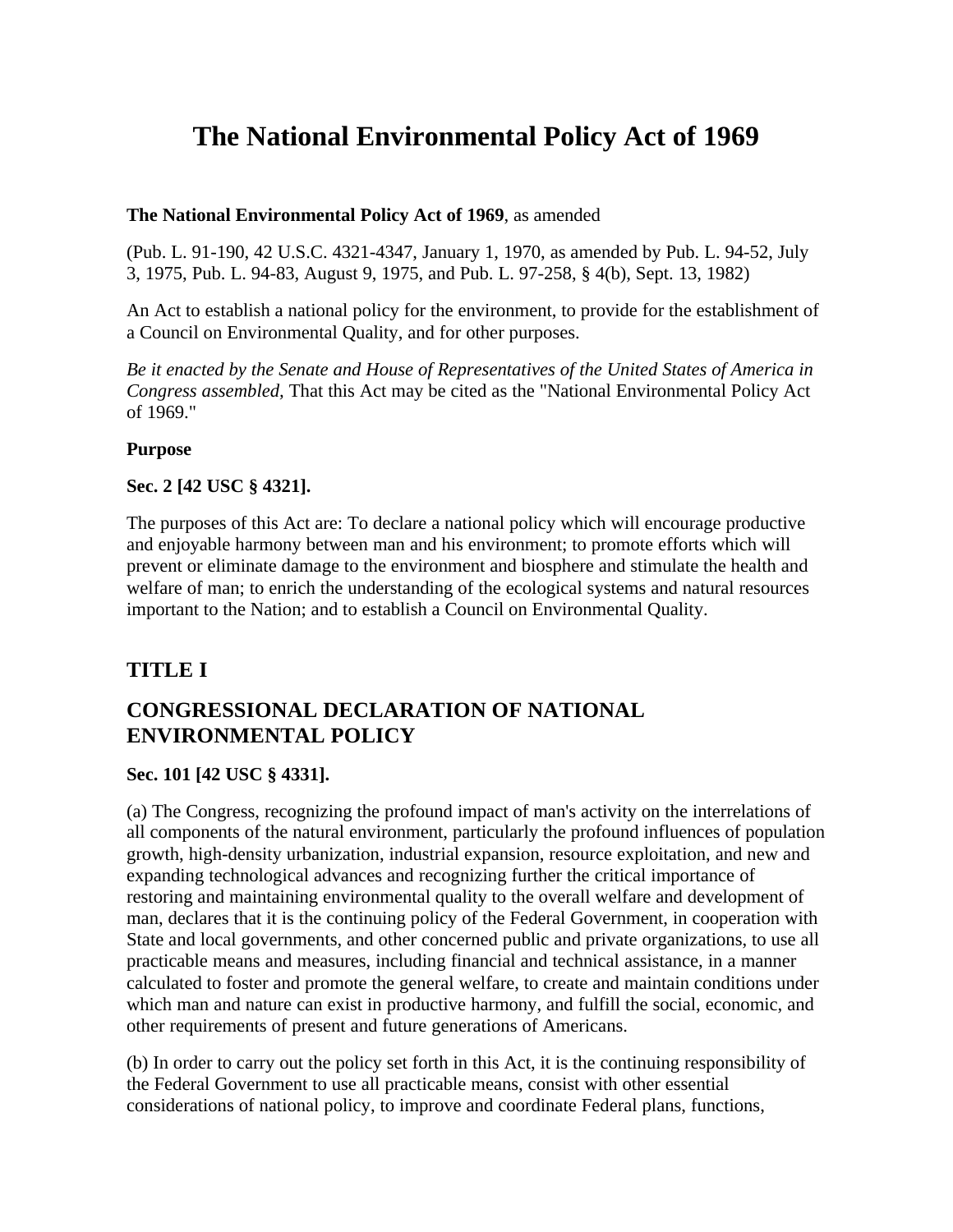programs, and resources to the end that the Nation may --

- 1. fulfill the responsibilities of each generation as trustee of the environment for succeeding generations;
- 2. assure for all Americans safe, healthful, productive, and aesthetically and culturally pleasing surroundings;
- 3. attain the widest range of beneficial uses of the environment without degradation, risk to health or safety, or other undesirable and unintended consequences;
- 4. preserve important historic, cultural, and natural aspects of our national heritage, and maintain, wherever possible, an environment which supports diversity, and variety of individual choice;
- 5. achieve a balance between population and resource use which will permit high standards of living and a wide sharing of life's amenities; and
- 6. enhance the quality of renewable resources and approach the maximum attainable recycling of depletable resources.

(c) The Congress recognizes that each person should enjoy a healthful environment and that each person has a responsibility to contribute to the preservation and enhancement of the environment.

#### **Sec. 102 [42 USC § 4332].**

The Congress authorizes and directs that, to the fullest extent possible: (1) the policies, regulations, and public laws of the United States shall be interpreted and administered in accordance with the policies set forth in this Act, and (2) all agencies of the Federal Government shall --

(A) utilize a systematic, interdisciplinary approach which will insure the integrated use of the natural and social sciences and the environmental design arts in planning and in decisionmaking which may have an impact on man's environment;

(B) identify and develop methods and procedures, in consultation with the Council on Environmental Quality established by title II of this Act, which will insure that presently unquantified environmental amenities and values may be given appropriate consideration in decisionmaking along with economic and technical considerations;

(C) include in every recommendation or report on proposals for legislation and other major Federal actions significantly affecting the quality of the human environment, a detailed statement by the responsible official on --

(i) the environmental impact of the proposed action,

(ii) any adverse environmental effects which cannot be avoided should the proposal be implemented,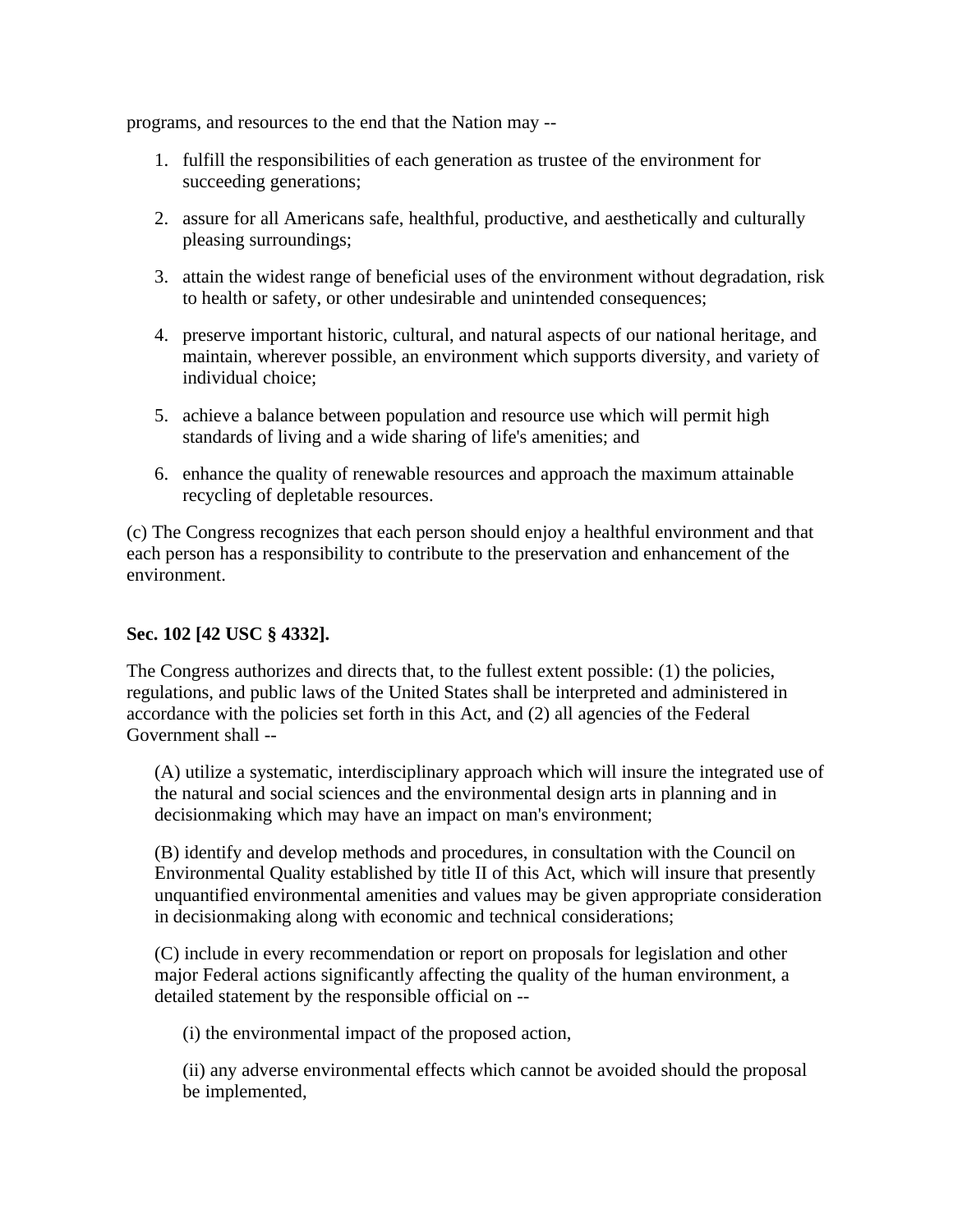(iii) alternatives to the proposed action,

(iv) the relationship between local short-term uses of man's environment and the maintenance and enhancement of long-term productivity, and

(v) any irreversible and irretrievable commitments of resources which would be involved in the proposed action should it be implemented.

Prior to making any detailed statement, the responsible Federal official shall consult with and obtain the comments of any Federal agency which has jurisdiction by law or special expertise with respect to any environmental impact involved. Copies of such statement and the comments and views of the appropriate Federal, State, and local agencies, which are authorized to develop and enforce environmental standards, shall be made available to the President, the Council on Environmental Quality and to the public as provided by section 552 of title 5, United States Code, and shall accompany the proposal through the existing agency review processes;

(D) Any detailed statement required under subparagraph (C) after January 1, 1970, for any major Federal action funded under a program of grants to States shall not be deemed to be legally insufficient solely by reason of having been prepared by a State agency or official, if:

(i) the State agency or official has statewide jurisdiction and has the responsibility for such action,

(ii) the responsible Federal official furnishes guidance and participates in such preparation,

(iii) the responsible Federal official independently evaluates such statement prior to its approval and adoption, and

(iv) after January 1, 1976, the responsible Federal official provides early notification to, and solicits the views of, any other State or any Federal land management entity of any action or any alternative thereto which may have significant impacts upon such State or affected Federal land management entity and, if there is any disagreement on such impacts, prepares a written assessment of such impacts and views for incorporation into such detailed statement.

The procedures in this subparagraph shall not relieve the Federal official of his responsibilities for the scope, objectivity, and content of the entire statement or of any other responsibility under this Act; and further, this subparagraph does not affect the legal sufficiency of statements prepared by State agencies with less than statewide jurisdiction.

(E) study, develop, and describe appropriate alternatives to recommended courses of action in any proposal which involves unresolved conflicts concerning alternative uses of available resources;

(F) recognize the worldwide and long-range character of environmental problems and,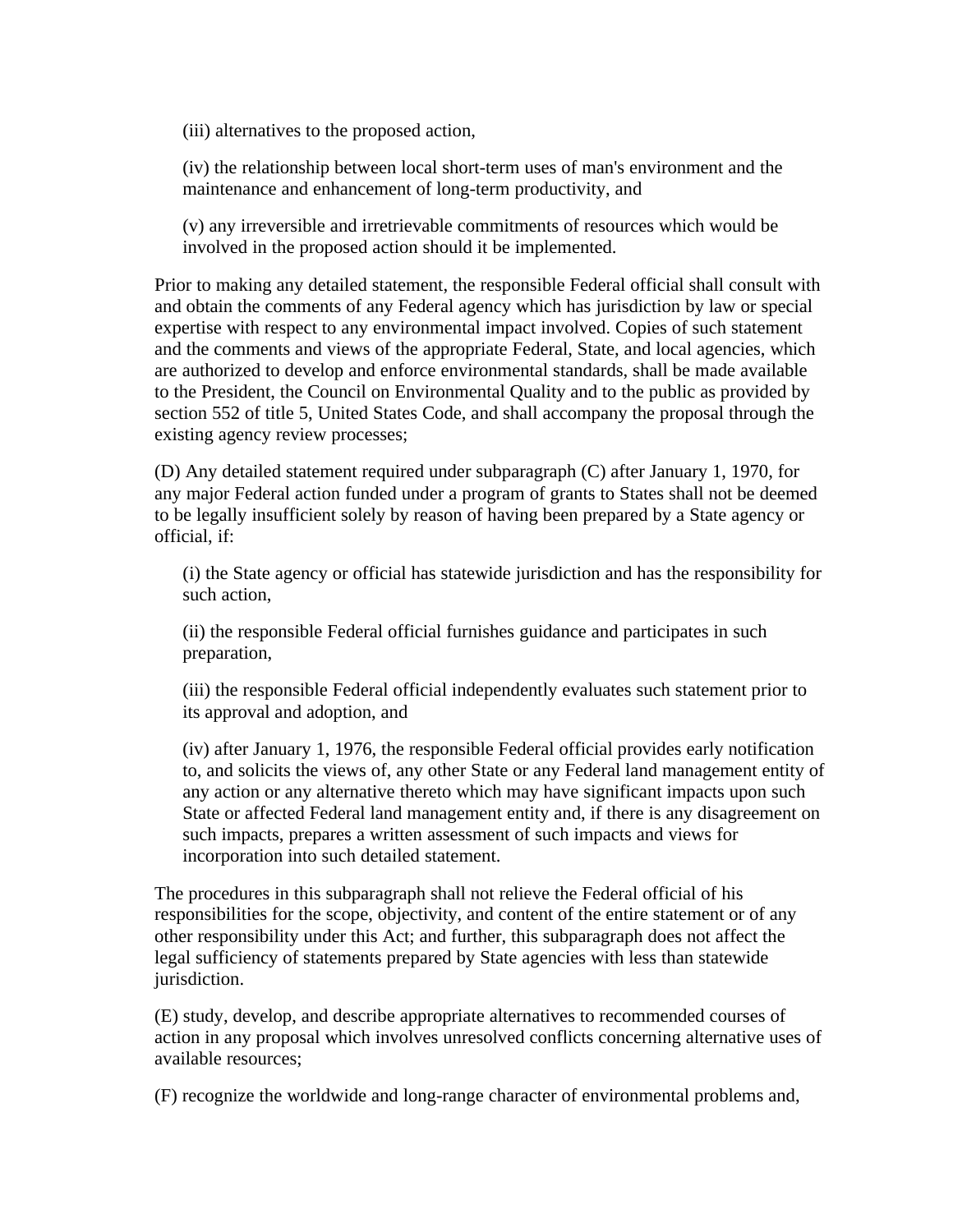where consistent with the foreign policy of the United States, lend appropriate support to initiatives, resolutions, and programs designed to maximize international cooperation in anticipating and preventing a decline in the quality of mankind's world environment;

(G) make available to States, counties, municipalities, institutions, and individuals, advice and information useful in restoring, maintaining, and enhancing the quality of the environment;

(H) initiate and utilize ecological information in the planning and development of resource-oriented projects; and

(I) assist the Council on Environmental Quality established by title II of this Act.

# **Sec. 103 [42 USC § 4333].**

All agencies of the Federal Government shall review their present statutory authority, administrative regulations, and current policies and procedures for the purpose of determining whether there are any deficiencies or inconsistencies therein which prohibit full compliance with the purposes and provisions of this Act and shall propose to the President not later than July 1, 1971, such measures as may be necessary to bring their authority and policies into conformity with the intent, purposes, and procedures set forth in this Act.

# **Sec. 104 [42 USC § 4334].**

Nothing in section 102 [42 USC § 4332] or 103 [42 USC § 4333] shall in any way affect the specific statutory obligations of any Federal agency (1) to comply with criteria or standards of environmental quality, (2) to coordinate or consult with any other Federal or State agency, or (3) to act, or refrain from acting contingent upon the recommendations or certification of any other Federal or State agency.

#### **Sec. 105 [42 USC § 4335].**

The policies and goals set forth in this Act are supplementary to those set forth in existing authorizations of Federal agencies.

# **TITLE II**

# **COUNCIL ON ENVIRONMENTAL QUALITY**

#### **Sec. 201 [42 USC § 4341].**

The President shall transmit to the Congress annually beginning July 1, 1970, an Environmental Quality Report (hereinafter referred to as the "report") which shall set forth (1) the status and condition of the major natural, manmade, or altered environmental classes of the Nation, including, but not limited to, the air, the aquatic, including marine, estuarine, and fresh water, and the terrestrial environment, including, but not limited to, the forest, dryland, wetland, range, urban, suburban an rural environment; (2) current and foreseeable trends in the quality, management and utilization of such environments and the effects of those trends on the social, economic, and other requirements of the Nation; (3) the adequacy of available natural resources for fulfilling human and economic requirements of the Nation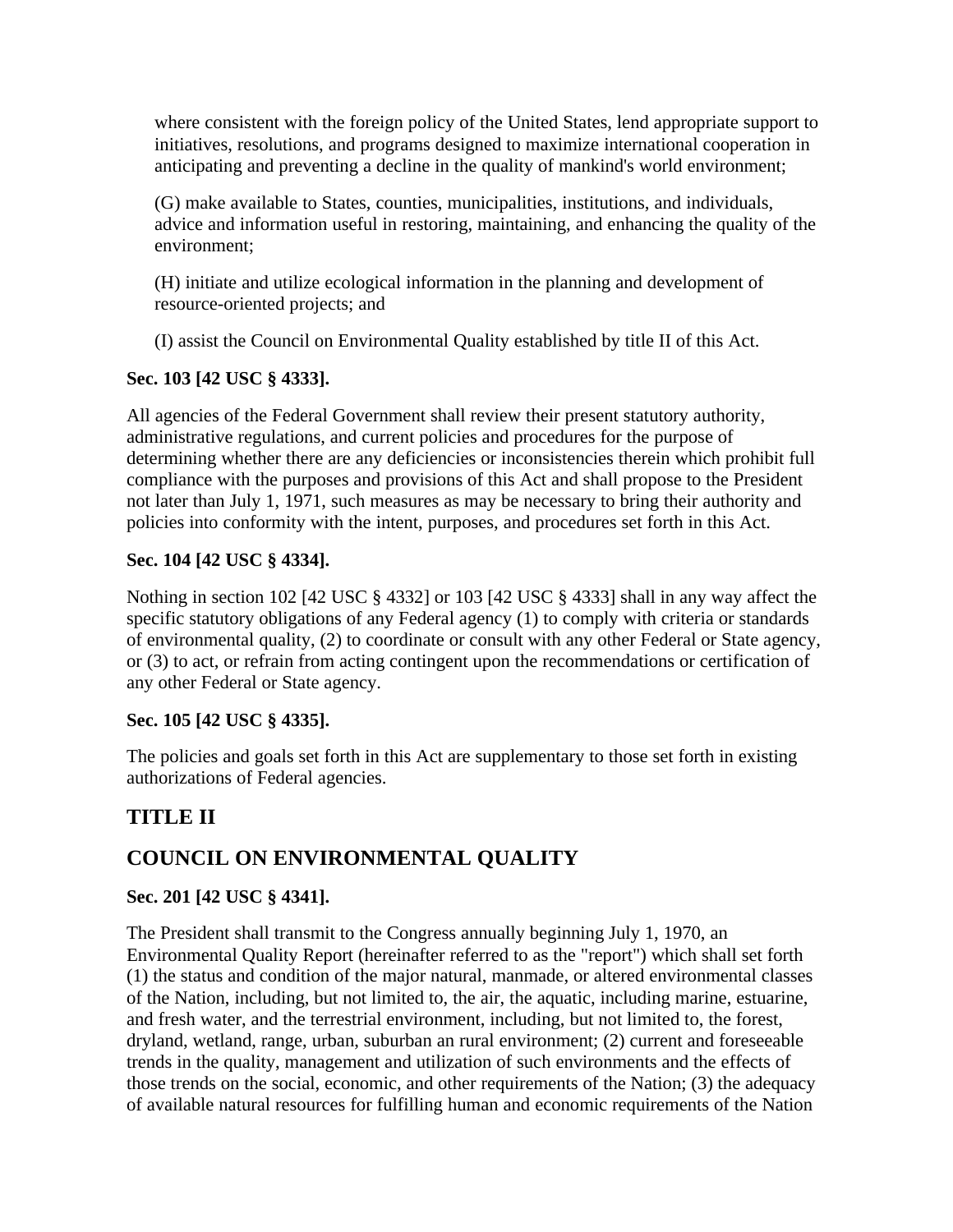in the light of expected population pressures; (4) a review of the programs and activities (including regulatory activities) of the Federal Government, the State and local governments, and nongovernmental entities or individuals with particular reference to their effect on the environment and on the conservation, development and utilization of natural resources; and (5) a program for remedying the deficiencies of existing programs and activities, together with recommendations for legislation.

# **Sec. 202 [42 USC § 4342].**

There is created in the Executive Office of the President a Council on Environmental Quality (hereinafter referred to as the "Council"). The Council shall be composed of three members who shall be appointed by the President to serve at his pleasure, by and with the advice and consent of the Senate. The President shall designate one of the members of the Council to serve as Chairman. Each member shall be a person who, as a result of his training, experience, and attainments, is exceptionally well qualified to analyze and interpret environmental trends and information of all kinds; to appraise programs and activities of the Federal Government in the light of the policy set forth in title I of this Act; to be conscious of and responsive to the scientific, economic, social, aesthetic, and cultural needs and interests of the Nation; and to formulate and recommend national policies to promote the improvement of the quality of the environment.

# **Sec. 203 [42 USC § 4343].**

(a) The Council may employ such officers and employees as may be necessary to carry out its functions under this Act. In addition, the Council may employ and fix the compensation of such experts and consultants as may be necessary for the carrying out of its functions under this Act, in accordance with section 3109 of title 5, United States Code (but without regard to the last sentence thereof).

(b) Notwithstanding section 1342 of Title 31, the Council may accept and employ voluntary and uncompensated services in furtherance of the purposes of the Council.

#### **Sec. 204 [42 USC § 4344].**

It shall be the duty and function of the Council --

- 1. to assist and advise the President in the preparation of the Environmental Quality Report required by section 201 [42 USC § 4341] of this title;
- 2. to gather timely and authoritative information concerning the conditions and trends in the quality of the environment both current and prospective, to analyze and interpret such information for the purpose of determining whether such conditions and trends are interfering, or are likely to interfere, with the achievement of the policy set forth in title I of this Act, and to compile and submit to the President studies relating to such conditions and trends;
- 3. to review and appraise the various programs and activities of the Federal Government in the light of the policy set forth in title I of this Act for the purpose of determining the extent to which such programs and activities are contributing to the achievement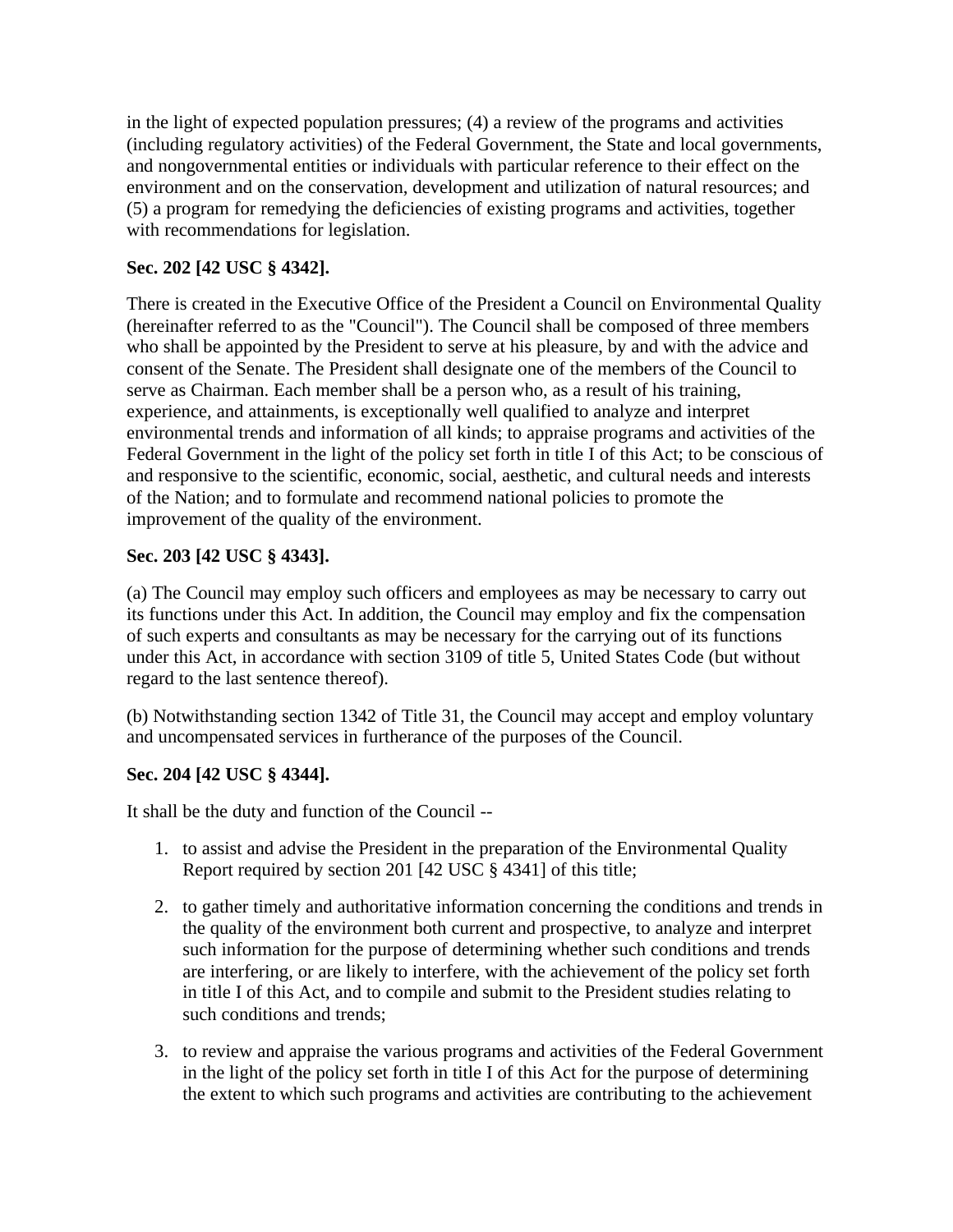of such policy, and to make recommendations to the President with respect thereto;

- 4. to develop and recommend to the President national policies to foster and promote the improvement of environmental quality to meet the conservation, social, economic, health, and other requirements and goals of the Nation;
- 5. to conduct investigations, studies, surveys, research, and analyses relating to ecological systems and environmental quality;
- 6. to document and define changes in the natural environment, including the plant and animal systems, and to accumulate necessary data and other information for a continuing analysis of these changes or trends and an interpretation of their underlying causes;
- 7. to report at least once each year to the President on the state and condition of the environment; and
- 8. to make and furnish such studies, reports thereon, and recommendations with respect to matters of policy and legislation as the President may request.

# **Sec. 205 [42 USC § 4345].**

In exercising its powers, functions, and duties under this Act, the Council shall --

- 1. consult with the Citizens' Advisory Committee on Environmental Quality established by Executive Order No. 11472, dated May 29, 1969, and with such representatives of science, industry, agriculture, labor, conservation organizations, State and local governments and other groups, as it deems advisable; and
- 2. utilize, to the fullest extent possible, the services, facilities and information (including statistical information) of public and private agencies and organizations, and individuals, in order that duplication of effort and expense may be avoided, thus assuring that the Council's activities will not unnecessarily overlap or conflict with similar activities authorized by law and performed by established agencies.

#### **Sec. 206 [42 USC § 4346].**

Members of the Council shall serve full time and the Chairman of the Council shall be compensated at the rate provided for Level II of the Executive Schedule Pay Rates [5 USC § 5313]. The other members of the Council shall be compensated at the rate provided for Level IV of the Executive Schedule Pay Rates [5 USC § 5315].

#### **Sec. 207 [42 USC § 4346a].**

The Council may accept reimbursements from any private nonprofit organization or from any department, agency, or instrumentality of the Federal Government, any State, or local government, for the reasonable travel expenses incurred by an officer or employee of the Council in connection with his attendance at any conference, seminar, or similar meeting conducted for the benefit of the Council.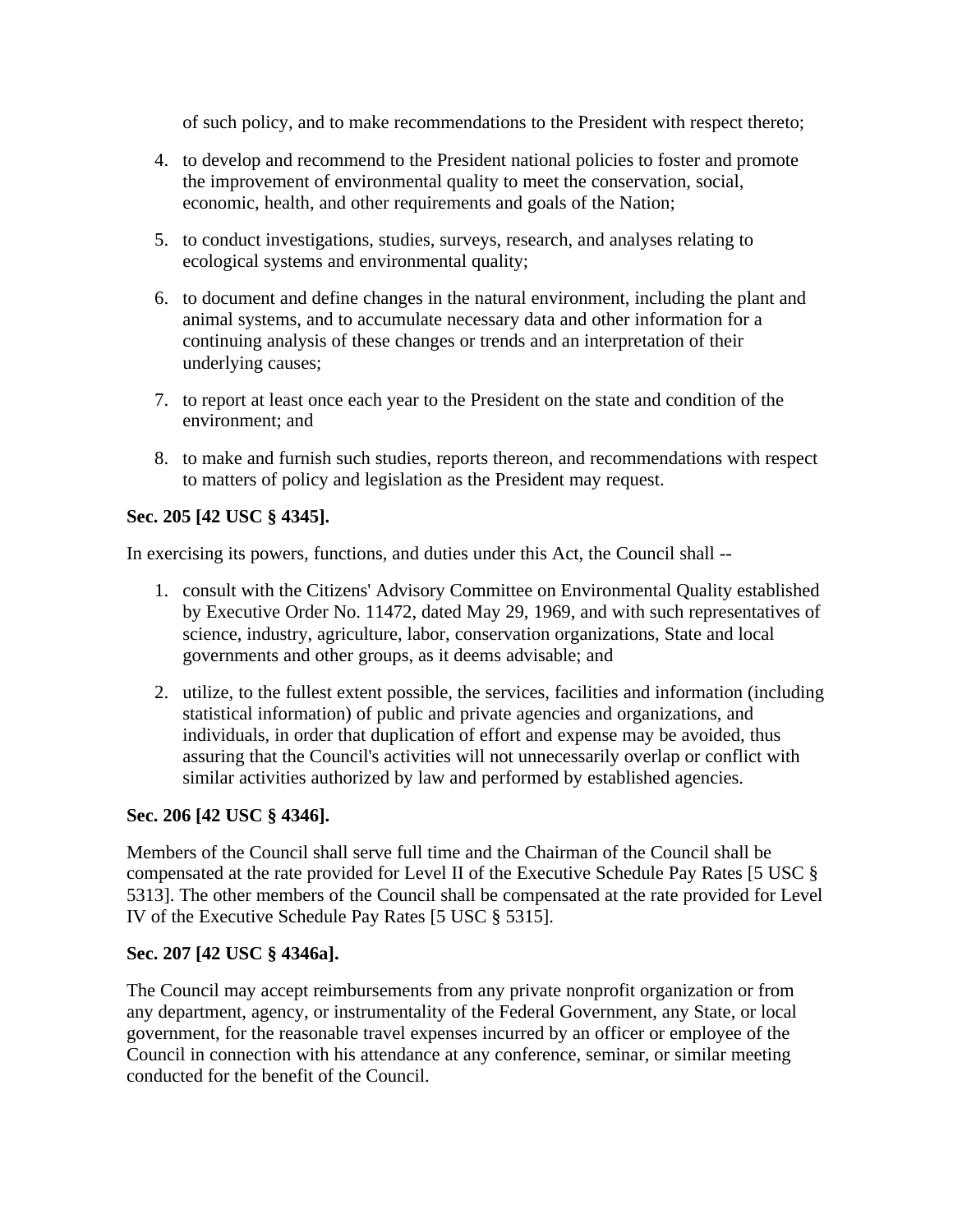#### **Sec. 208 [42 USC § 4346b].**

The Council may make expenditures in support of its international activities, including expenditures for: (1) international travel; (2) activities in implementation of international agreements; and (3) the support of international exchange programs in the United States and in foreign countries.

#### **Sec. 209 [42 USC § 4347].**

There are authorized to be appropriated to carry out the provisions of this chapter not to exceed \$300,000 for fiscal year 1970, \$700,000 for fiscal year 1971, and \$1,000,000 for each fiscal year thereafter.

**The Environmental Quality Improvement Act**, as amended (Pub. L. No. 91- 224, Title II, April 3, 1970; Pub. L. No. 97-258, September 13, 1982; and Pub. L. No. 98-581, October 30, 1984.

#### **42 USC § 4372.**

(a) There is established in the Executive Office of the President an office to be known as the Office of Environmental Quality (hereafter in this chapter referred to as the "Office"). The Chairman of the Council on Environmental Quality established by Public Law 91- 190 shall be the Director of the Office. There shall be in the Office a Deputy Director who shall be appointed by the President, by and with the advice and consent of the Senate.

(b) The compensation of the Deputy Director shall be fixed by the President at a rate not in excess of the annual rate of compensation payable to the Deputy Director of the Office of Management and Budget.

(c) The Director is authorized to employ such officers and employees (including experts and consultants) as may be necessary to enable the Office to carry out its functions ;under this chapter and Public Law 91-190, except that he may employ no more than ten specialists and other experts without regard to the provisions of Title 5, governing appointments in the competitive service, and pay such specialists and experts without regard to the provisions of chapter 51 and subchapter III of chapter 53 of such title relating to classification and General Schedule pay rates, but no such specialist or expert shall be paid at a rate in excess of the maximum rate for GS-18 of the General Schedule under section 5332 of Title 5.

(d) In carrying out his functions the Director shall assist and advise the President on policies and programs of the Federal Government affecting environmental quality by --

- 1. providing the professional and administrative staff and support for the Council on Environmental Quality established by Public Law 91- 190;
- 2. assisting the Federal agencies and departments in appraising the effectiveness of existing and proposed facilities, programs, policies, and activities of the Federal Government, and those specific major projects designated by the President which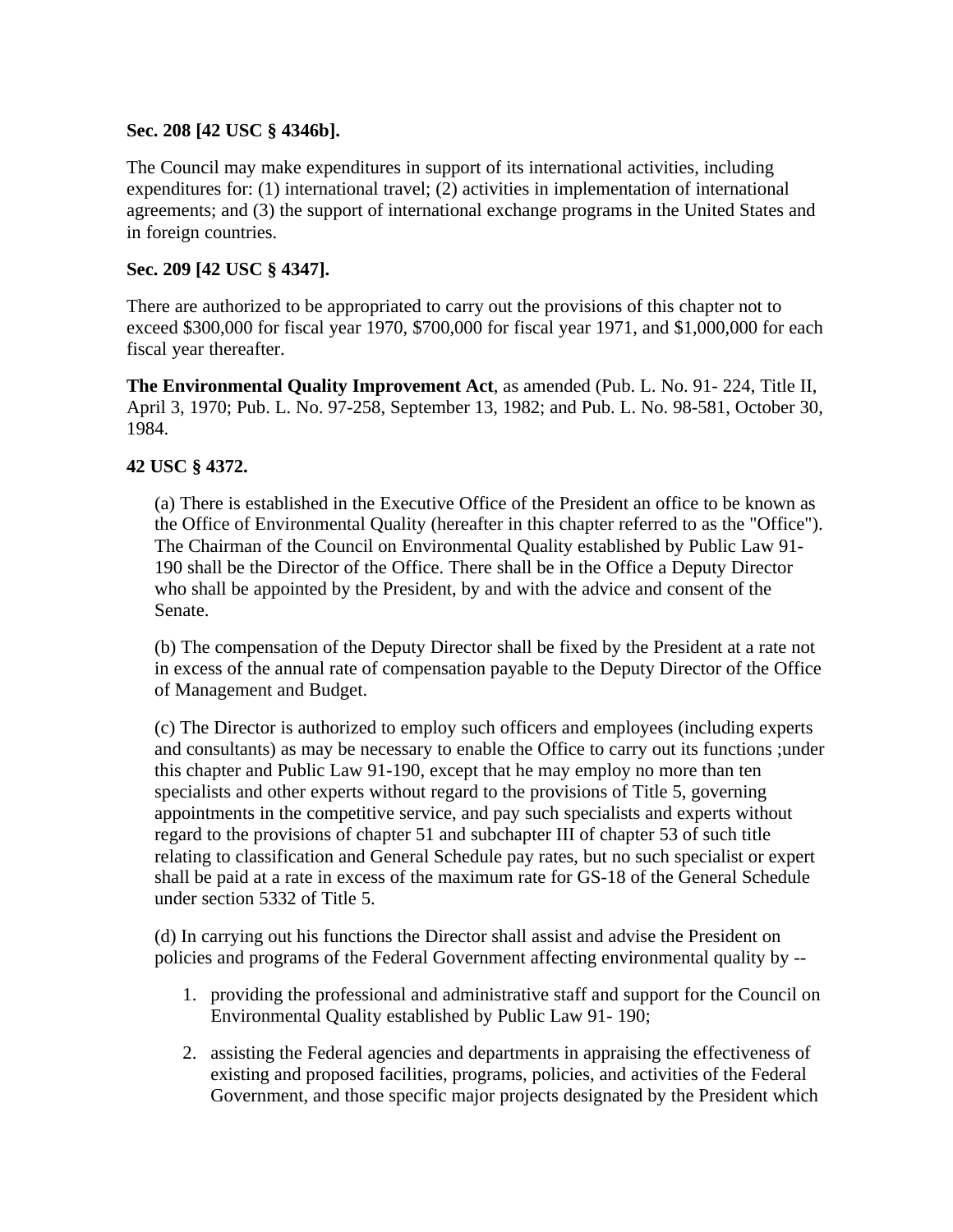do not require individual project authorization by Congress, which affect environmental quality;

- 3. reviewing the adequacy of existing systems for monitoring and predicting environmental changes in order to achieve effective coverage and efficient use of research facilities and other resources;
- 4. promoting the advancement of scientific knowledge of the effects of actions and technology on the environment and encouraging the development of the means to prevent or reduce adverse effects that endanger the health and well-being of man;
- 5. assisting in coordinating among the Federal departments and agencies those programs and activities which affect, protect, and improve environmental quality;
- 6. assisting the Federal departments and agencies in the development and interrelationship of environmental quality criteria and standards established throughout the Federal Government;
- 7. collecting, collating, analyzing, and interpreting data and information on environmental quality, ecological research, and evaluation.

(e) The Director is authorized to contract with public or private agencies, institutions, and organizations and with individuals without regard to section 3324(a) and (b) of Title 31 and section 5 of Title 41 in carrying out his functions.

**42 USC § 4373.** Each Environmental Quality Report required by Public Law 91-190 shall, upon transmittal to Congress, be referred to each standing committee having jurisdiction over any part of the subject matter of the Report.

**42 USC § 4374.** There are hereby authorized to be appropriated for the operations of the Office of Environmental Quality and the Council on Environmental Quality not to exceed the following sums for the following fiscal years which sums are in addition to those contained in Public Law 91- 190:

- (a) \$2,126,000 for the fiscal year ending September 30, 1979.
- (b) \$3,000,000 for the fiscal years ending September 30, 1980, and September 30, 1981.
- (c) \$44,000 for the fiscal years ending September 30, 1982, 1983, and 1984.
- (d) \$480,000 for each of the fiscal years ending September 30, 1985 and 1986.

#### **42 USC § 4375.**

(a) There is established an Office of Environmental Quality Management Fund (hereinafter referred to as the "Fund") to receive advance payments from other agencies or accounts that may be used solely to finance --

1. study contracts that are jointly sponsored by the Office and one or more other Federal agencies; and